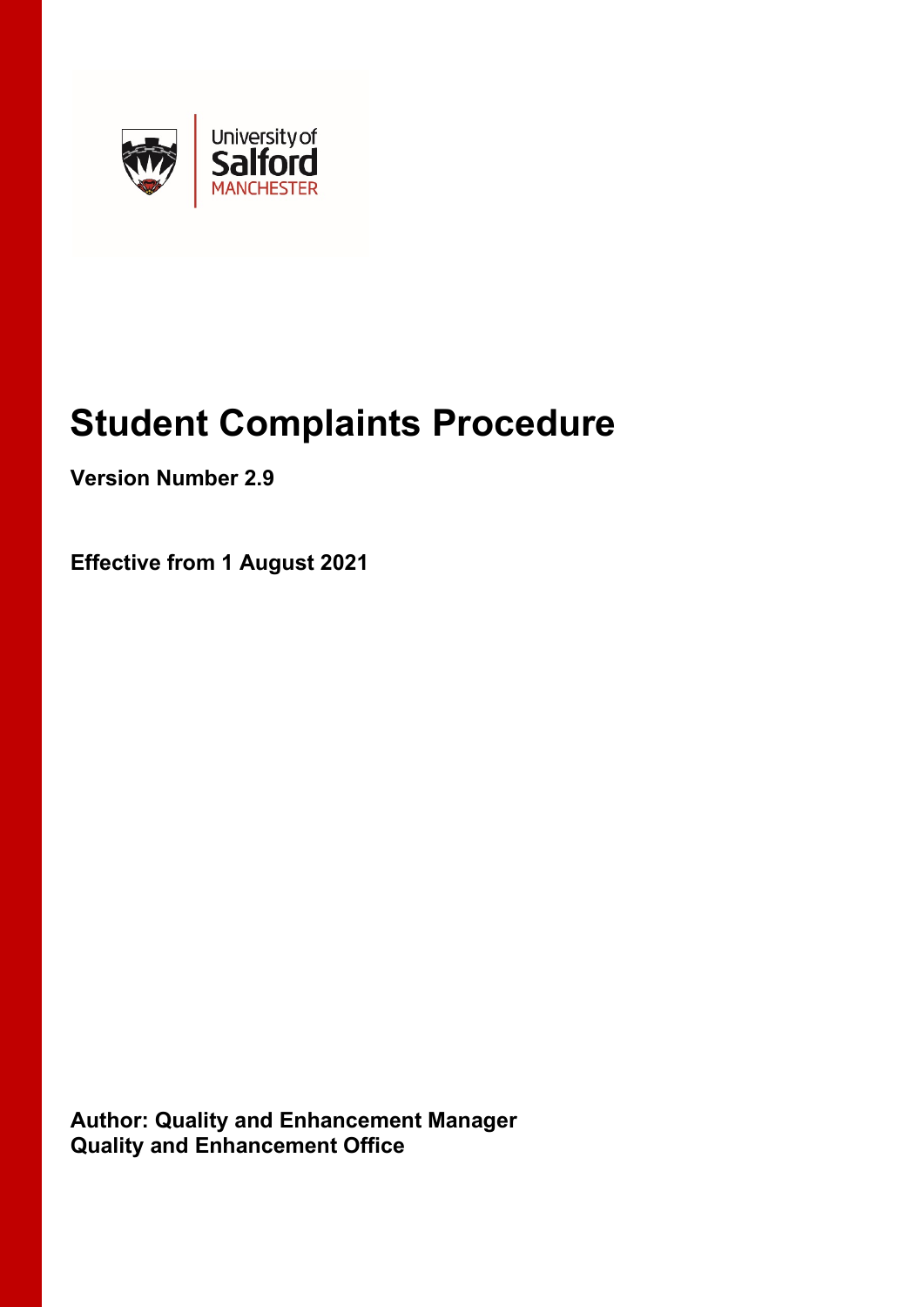# **Contents**

| 1.                                                                                        |                                                                                                 |  |  |  |  |
|-------------------------------------------------------------------------------------------|-------------------------------------------------------------------------------------------------|--|--|--|--|
| 2.                                                                                        |                                                                                                 |  |  |  |  |
| 3.                                                                                        |                                                                                                 |  |  |  |  |
| 4.                                                                                        |                                                                                                 |  |  |  |  |
| 5.                                                                                        |                                                                                                 |  |  |  |  |
| 6.                                                                                        |                                                                                                 |  |  |  |  |
| 7.                                                                                        |                                                                                                 |  |  |  |  |
| 8.                                                                                        |                                                                                                 |  |  |  |  |
| 9.                                                                                        |                                                                                                 |  |  |  |  |
|                                                                                           |                                                                                                 |  |  |  |  |
|                                                                                           |                                                                                                 |  |  |  |  |
|                                                                                           |                                                                                                 |  |  |  |  |
|                                                                                           | 13. What if I am a disabled student and need reasonable adjustments to enable me to engage with |  |  |  |  |
|                                                                                           | 14. I'm concerned that I may be treated unfairly if I submit a complaint, what can I expect?9   |  |  |  |  |
|                                                                                           | 15. What standards of behaviour does the University expect from students using the Procedure?9  |  |  |  |  |
|                                                                                           |                                                                                                 |  |  |  |  |
|                                                                                           |                                                                                                 |  |  |  |  |
|                                                                                           |                                                                                                 |  |  |  |  |
|                                                                                           |                                                                                                 |  |  |  |  |
|                                                                                           | 20. What if a post holder specified in this Procedure is unable to take action? 10              |  |  |  |  |
|                                                                                           |                                                                                                 |  |  |  |  |
| APPENDIX A: Information for students studying at a collaborative partner institution 11   |                                                                                                 |  |  |  |  |
| APPENDIX B: Matters which cannot be considered through the Student Complaints Procedure12 |                                                                                                 |  |  |  |  |
|                                                                                           |                                                                                                 |  |  |  |  |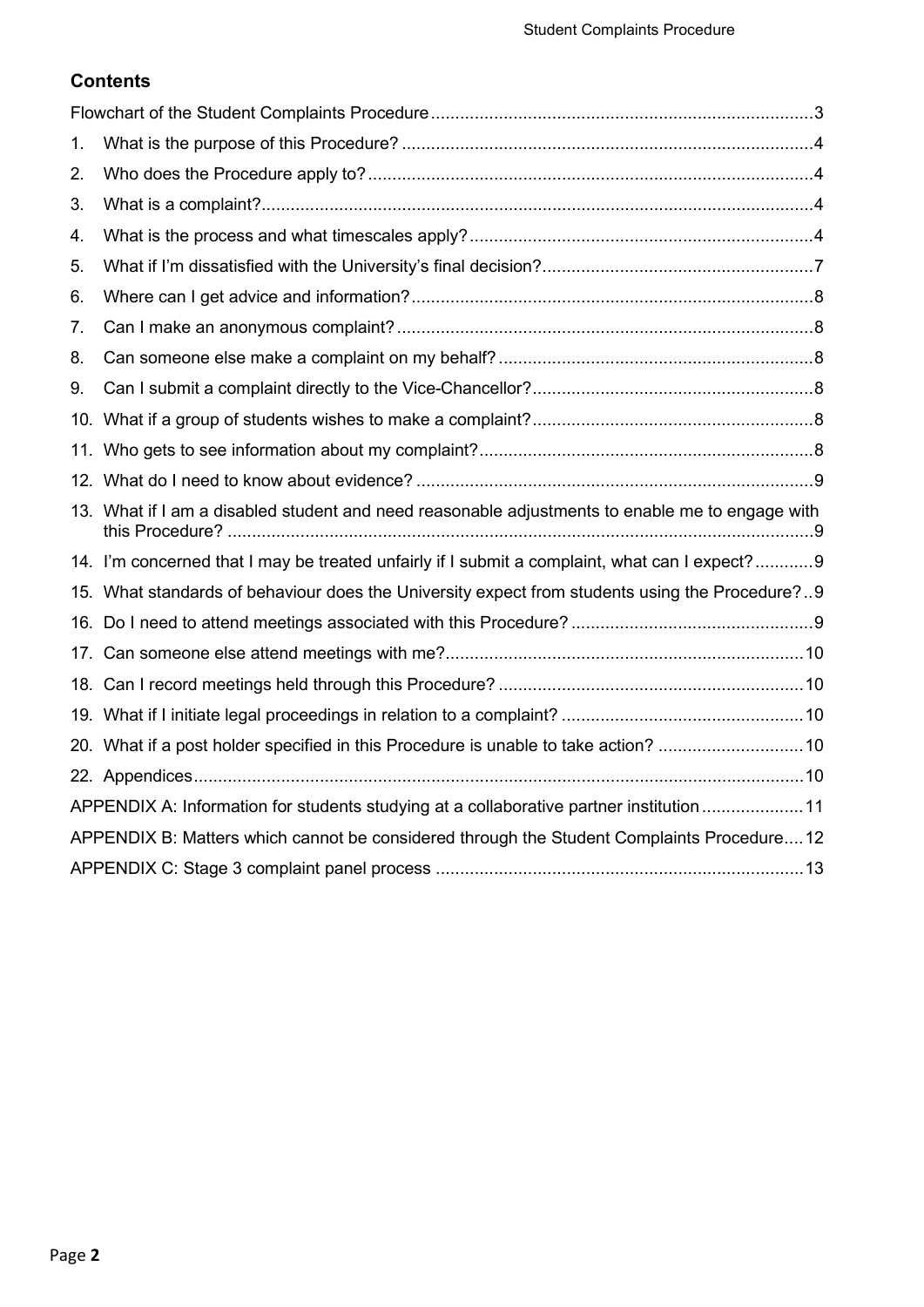# <span id="page-2-0"></span>**Flowchart of the Student Complaints Procedure**

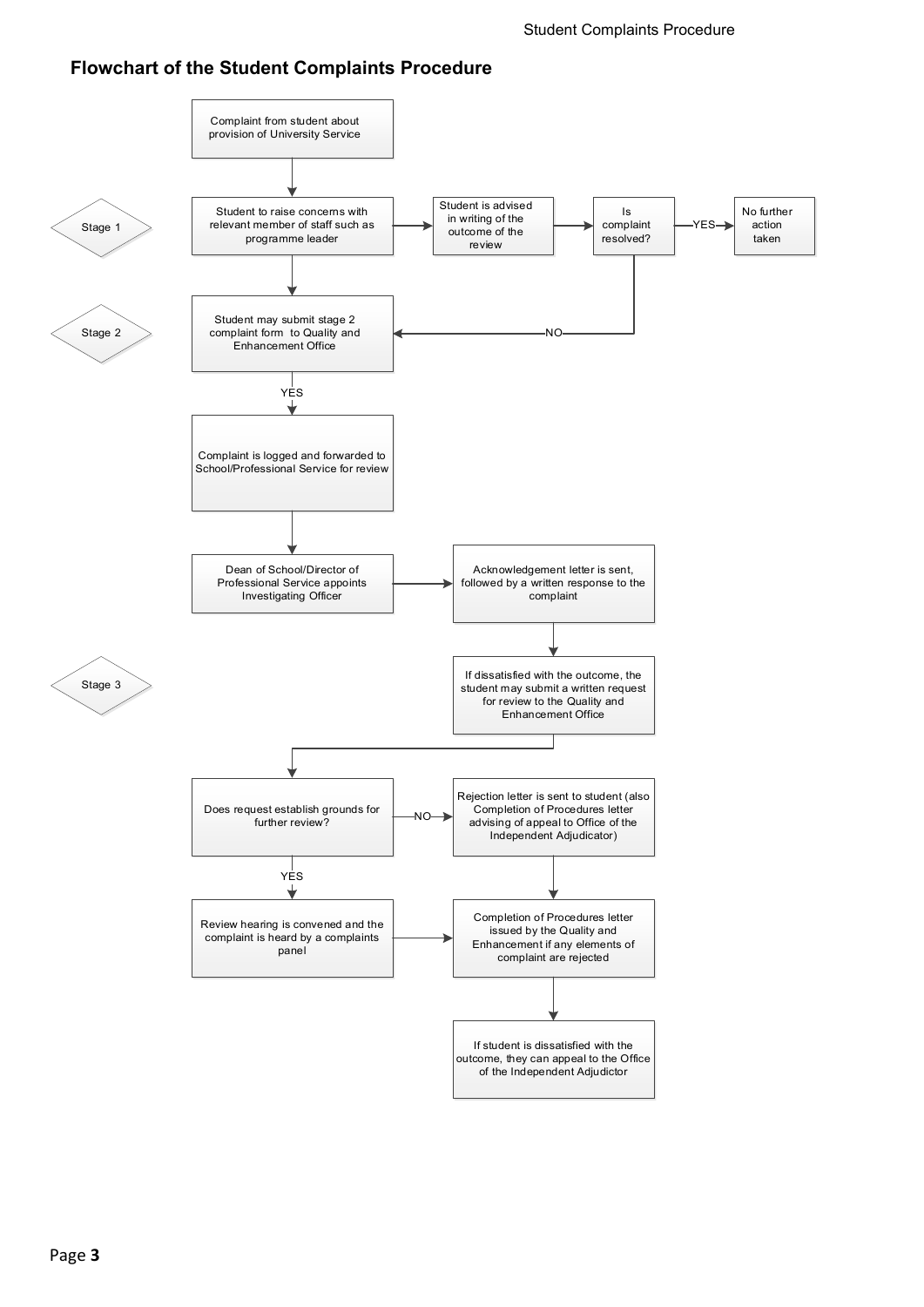## <span id="page-3-0"></span>**1. What is the purpose of this Procedure?**

At the University of Salford, we strive to achieve the highest standards in provision of services but recognise that concerns or complaints may arise from time to time. This Procedure outlines the process to follow to raise complaints and the process through which these will be considered.

## <span id="page-3-1"></span>**2. Who does the Procedure apply to?**

The Procedure applies to students who are registered with us, or to those who have recently finished their studies, as long as complaints are raised within the timeframe specified in the Procedure.

If you are an apprentice, then you should follow this Procedure if you wish to raise a complaint relating to your Apprenticeship Programme, or the facilities and services provided by the University. In addition, you may, at any time, contact the National Apprenticeship Helpline to escalate your complaint to the Education and Skills Funding Agency (ESFA) through the apprenticeship helpdesk (on 08000 150400 or email [nationalhelpdesk@apprenticeships.gov.uk\)](mailto:nationalhelpdesk@apprenticeships.gov.uk).

If you are studying at a collaborative partner institution, then you should raise any complaints or concerns through your provider's complaint procedure in the first instance. However, if you remain unsatisfied with the provider's response to your complaint, you have right to complain to the University. You can find further information on how to do this in Appendix A.

#### <span id="page-3-2"></span>**3. What is a complaint?**

A complaint is an expression of dissatisfaction by one or more students about the University's action or lack of action, or about the standard of service provided by the University. Examples of matters that would be considered under this Procedure include:

- The quality and standard of a service provided by the University, including learning and teaching provision, advice, resources and facilities;
- Failure to follow a process or procedure;
- Unfair treatment or inappropriate behaviour by a member of staff.

Matters which are governed by other Procedures, or where services are governed by different complaints processes, cannot be considered through this Procedure. Further details are provided in Appendix B.

Where your concern is of a general nature, it may be more appropriate for the matter to be taken up through the appropriate School Staff/Student Committee representative or to the relevant member of staff e.g. module or programme leader.

A complaint differs from an academic appeal because an academic appeal is a request for a review of a decision made by an Assessment Board regarding student progression, assessment and award. The Student Complaints Procedure cannot change a decision made by an Assessment Board or be used to change marks awarded by an Assessment Board. See Appendix B.

## <span id="page-3-3"></span>**4. What is the process and what timescales apply?**

The complaints procedure has three stages: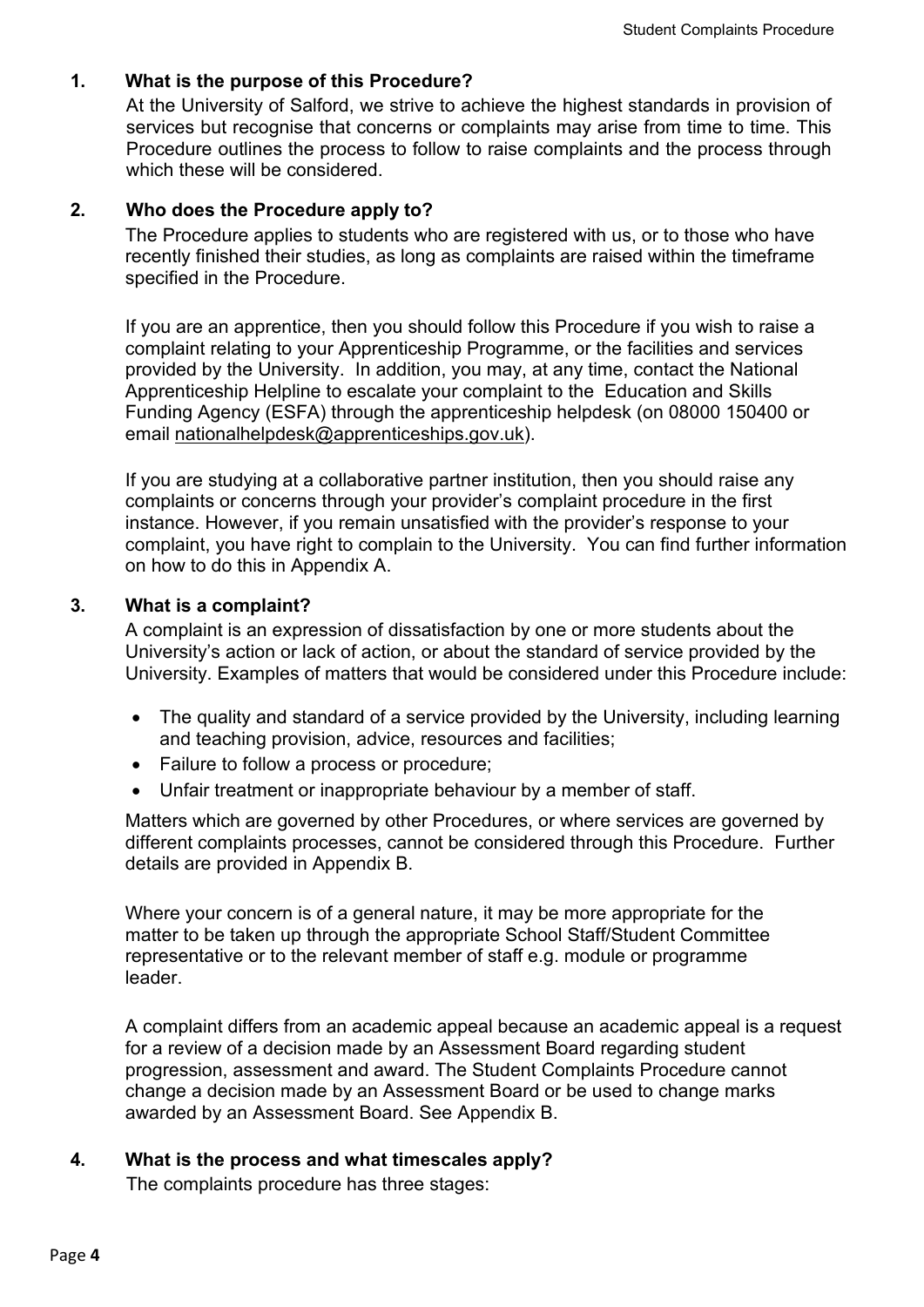- Stage 1 (first stage response)
- Stage 2 (formal investigation stage and response)
- Stage 3 (review stage and response)

Informal resolution is possible at any stage of the procedure with the agreement of all parties.

The University sets timescales for each stage of the Procedure to ensure that appropriate investigations can be undertaken. In exceptional circumstances, extensions to timeframes will be considered through the Quality and Enhancement Office, for example complaints relating to sexual misconduct/harassment would normally be accepted without a deadline.

#### **Stage 1 Timescale**

A complaint must be raised within 20 working days of the event or circumstances which are its cause. If the complaint relates to a series of connected events, the complaint should normally be notified within 20 working days of the most recent event.

#### **Stage 1 Process**

You should make initial contact with the relevant member of staff who is responsible for the matter being complained about. For example, if the complainant refers to an academic matter, the first point of contact would normally be the module or programme leader. If this is not possible, you should contact your School Office or the Quality and Enhancement Office for advice about the best point of contact. You will need to provide information about what has happened, including specific examples, the action or outcome you are seeking and provide any relevant evidence or documents to support your complaint.

The Stage 1 review will normally be concluded within 15 working days of receipt of the complaint and you will be informed of the outcome in writing. If there is a delay in the process you will be informed, and a reason provided.

All Schools/Professional Services are required to keep a record of Stage 1 complaints to enable themes and trends to be monitored.

In exceptional circumstances, it may be appropriate for complaints to progress directly to Stage 2 of the Procedure without first attempting resolution at Stage 1. Guidance must be sought from the Quality and Enhancement Office in such cases. Examples of when this might be appropriate include complex complaint issues which may require a longer period of investigation.

#### **Stage 2 Timescale**

If, having received a response at Stage 1 of the Procedure, you believe there are reasonable grounds for dissatisfaction, you can progress to Stage 2. A Stage 2 complaint must be submitted 10 working days from the date on which the Stage 1 response was provided.

#### **Stage 2 Process**

A Stage 2 complaint must be submitted in writing, using the [Stage 2 complaints form](https://salford.ac.uk/governance-and-management/student-facing-policies-and-procedures) which should be sent, along with any associated evidence to [complaints@salford.ac.uk.](mailto:complaints@salford.ac.uk)

Upon receipt, the Quality and Enhancement Office will consider if the matter is appropriate for review through at this Stage. If it is appropriate for the complaint to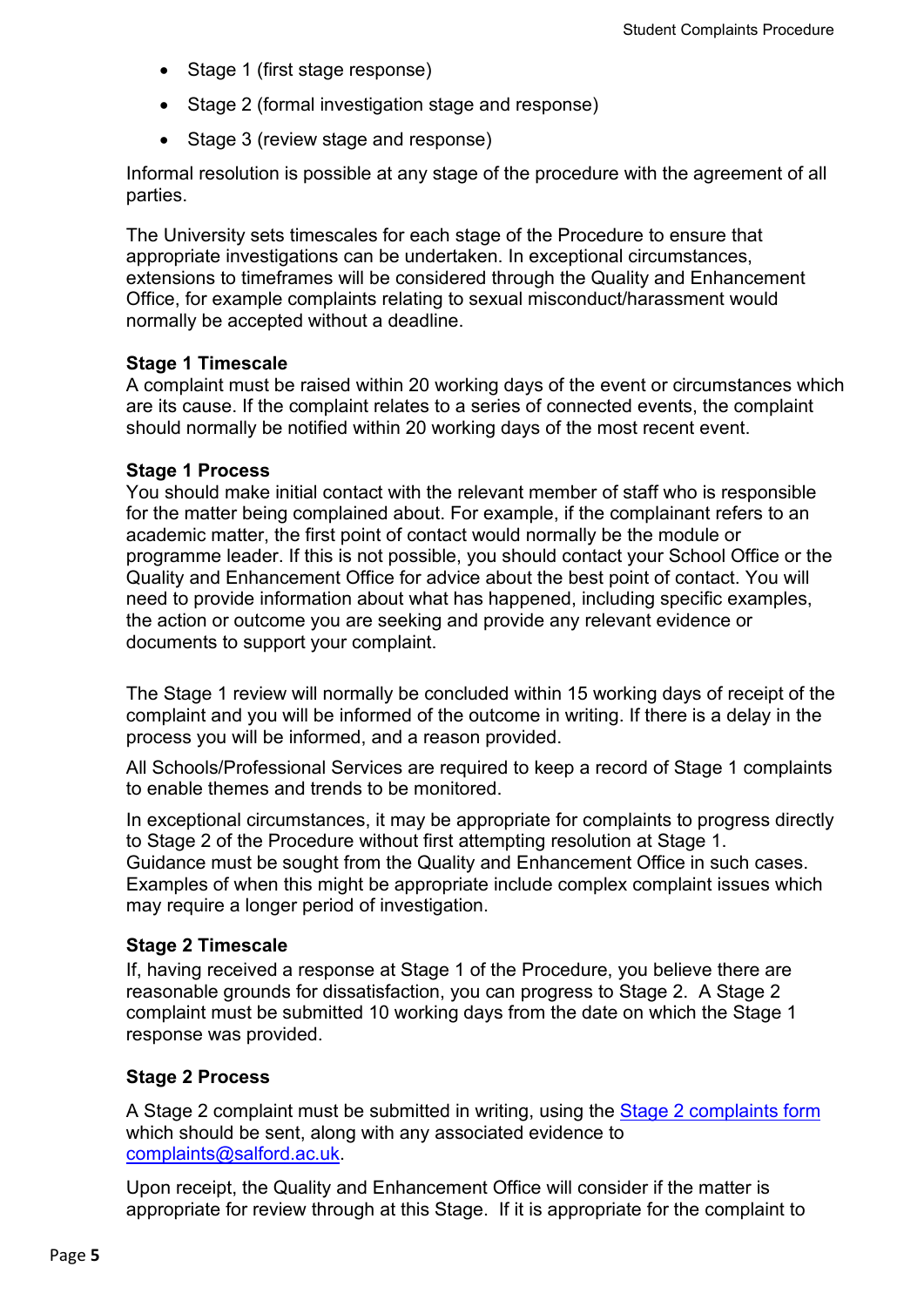progress, the Quality and Enhancement Office will normally forward the complaint to the relevant Dean of School/Director of Professional Service (or nominee) for investigation. If it is not possible to process the complaint further, you will be advised in writing within 10 working days. The Quality and Enhancement Office log all incoming formal complaints and monitor timescales for review.

The Dean of School/Director of Professional Service (or nominee) may either investigate the matter raised themselves or appoint an independent person to investigate your complaint. You will be advised of the name and contact details of the investigator.

The investigator will investigate the complaint and will normally produce a report with evidence for the Dean of School/Director of Professional Service (or nominee) to consider using the [Investigator's Report Template.](https://testlivesalfordac.sharepoint.com/sites/QEO/SitePages/StudentFacingPolicies.aspx) It is anticipated that reviews of most Stage 2 complaints will be completed **within 30 working days** of the appointment of an investigator. If there is any delay in the process (i.e. if the review is not completed within 30 working days), you will be informed, and a reason provided.

On receipt of the investigator's report, the Dean of School/Director of Professional Service (or nominee) will decide whether the complaint should be upheld, partially upheld or rejected and send you an outcome letter which including a rationale for the decision and any actions required. Where an investigator's report is available, you will receive a copy. In some instances, the outcome letter will incorporate details of the investigation findings.

A copy of the complaint outcome will be logged within the School and forwarded to the Quality and Enhancement Office.

## **Stage 3 Timescale**

If, having received a response at Stage 2 of the Procedure, you can demonstrate that there are grounds for dissatisfaction, you can progress to Stage 3. A Stage 3 complaint must be submitted within 10 working days of the date on the response to the Stage 2 complaint.

## **Stage 3 Process**

The request for review should be submitted using the [Stage 3 Complaint Form](https://salford.ac.uk/governance-and-management/student-facing-policies-and-procedures) and submitted along with any associated evidence via e-mail to complaints@salford.ac.uk.

A stage 3 review can be requested on one or more of the following grounds:

- that there was a procedural irregularity at Stage 2 of the Student Complaints Procedure which has materially disadvantaged the student;
- the emergence of new and relevant evidence which, for good and reasonable cause, was not available during Stage 2;
- that evidence is available to show that the outcome reached at an earlier stage was unreasonable. In this context, unreasonable shall be taken to mean perverse, i.e. that the outcome was not a possible conclusion which a similar hearing or process of consideration might have reached.

No new issues of complaint may be introduced at Stage 3.

On receipt of a Stage 3 complaint, the Director of Quality, Enhancement or Governance (or nominee) will review the document to determine whether the request for review is valid, based on the grounds for review stated above.

If the request is deemed invalid, you will be advised in writing, normally within 10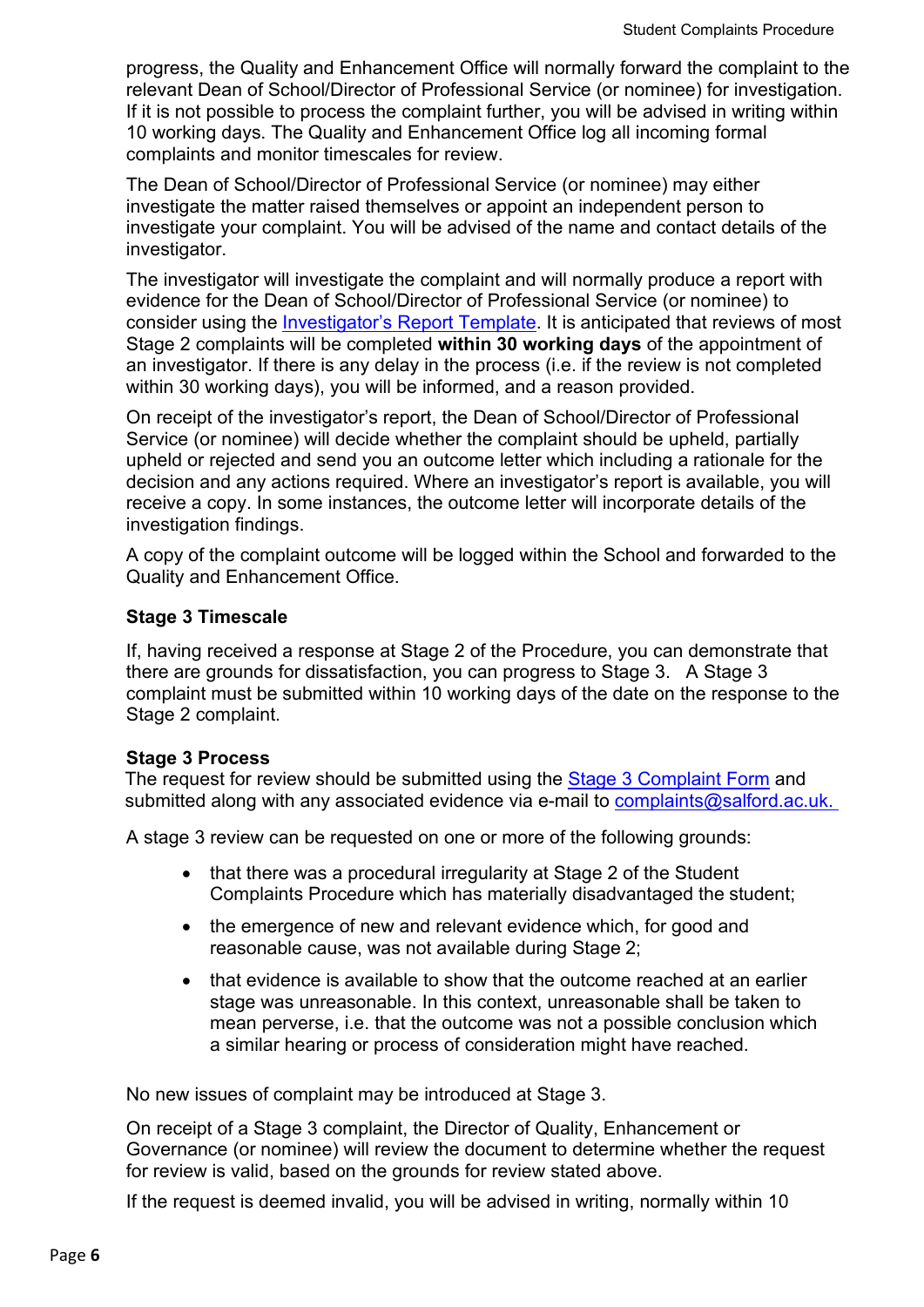working days of receipt of the request. The letter will advise that internal University procedures in relation to the complaint have been concluded and details of the scheme of the Office of the Independent Adjudicator provided (see below).

If the request is deemed valid, a Stage 3 Complaint Review Panel will be convened, will normally within 20 working days, to review the matter further. If there are any delays, you will be informed, and a reason provided.

#### **Review Panel**

The Panel will consist of:

- A senior manager of the University not party to the complaint (Chair of the Panel);
- A member of academic or professional services staff not party to the complaint;
- A representative of the Students' Union.

Panel meetings will be serviced by a member of staff from the Quality and Enhancement Office.

You will be invited to attend the meeting along with the relevant Dean of School/Director of Professional Service (or nominee).

## **Documentation Required for the Review**

As a minimum the following documentation will be provided to the Panel meeting:

- **1.** the Stage 3 complaint form and any associated documentation;
- **2.** the Stage 2 complaint, Stage 2 outcome letter, investigator's report.

Documentation will be circulated to all parties at least 5 working days before the Panel meeting.

## **Procedure Followed at Stage 3 Panel Hearing**

The process which will normally be followed during the meeting is available in Appendix C.

You will normally be advised of the outcome after the Panel has considered evidence. It will also be communicated in writing to you, normally within 5 working days. If any aspect of the complaint is upheld or partially upheld, the Panel will consider possible means of redress. Exceptionally the Chair of the Panel may need to undertake further consultation before a final decision can be reached. The written response shall state whether the complaint has been upheld, partially upheld or rejected. If the complaint is not upheld or partially upheld, the outcome letter will constitute a 'completion of procedures' letter.

## <span id="page-6-0"></span>**5. What if I'm dissatisfied with the University's final decision?**

The 'completion of procedures' letter will explain that if a student remains dissatisfied at the conclusion of the University's internal complaints procedure, they may ask the [Office](http://www.oiahe.org.uk/) [of the Independent Adjudicator for Higher Education](http://www.oiahe.org.uk/) (OIA) to review the complaint outcome. This will require completion of an OIA scheme application form upon receipt of the 'completion of procedures' letter. The scheme application form must be submitted within twelve months of the date that the completion of procedures letter was issued. The OIA website provides further information regarding the scheme and its eligibility criteria.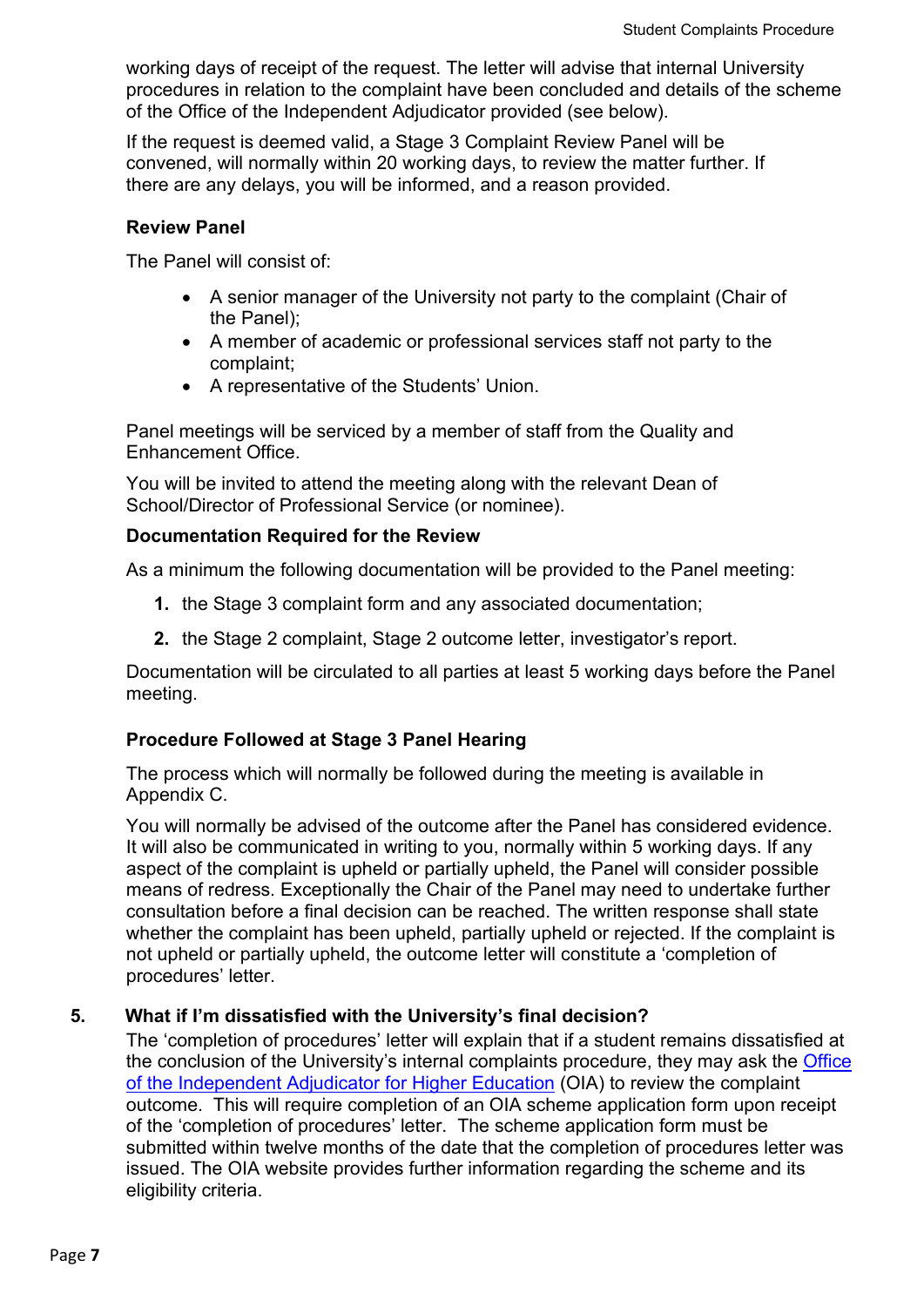Independent advice about submitting a complaint for review to the OIA is available through the Students' Union.

In addition, to the OIA, apprentices may also escalate their complaint to the ESFA through the apprenticeship helpdesk (on 08000 150400 or email [nationalhelpdesk@apprenticeships.gov.uk\)](mailto:nationalhelpdesk@apprenticeships.gov.uk).

#### <span id="page-7-0"></span>**6. Where can I get advice and information?**

Independent advice about the Student Complaints Procedure is available from the Students' Union Advice Centre on 0161 351 5400 or [advicecentre-](mailto:advicecentre-ussu@salford.ac.uk)ussu@salford.ac.uk. For further details see [http://www.salfordstudents.com/advice/issues.](http://www.salfordstudents.com/advice/issues)

General information on the operation of the Procedure is available from the Quality and Enhancement Office (0161 295 4123/ [complaints@salford.ac.uk](mailto:complaints@salford.ac.uk)) or askUS (0161 295 0023/ [advice@salford.ac.uk\)](mailto:advice@salford.ac.uk).

## <span id="page-7-1"></span>**7. Can I make an anonymous complaint?**

Anonymous complaints will normally not be dealt with under this Procedure. Exceptionally, an anonymous complaint may be considered if the University determines that there is a compelling case, supported by evidence, for the matter to be investigated. You should be aware that in most circumstances, raising a concern anonymously may hinder an investigation and communication of any outcome. If you are concerned about protecting your anonymity, you may wish to contact the Students' Union Advice Centre who may be able to make initial enquiries for you.

## <span id="page-7-2"></span>**8. Can someone else make a complaint on my behalf?**

Complaints which are made by a third party (including parents, guardians or friends of registered students) can only be dealt with under this Procedure if you have provided permission in writing. You can give authority for a third party to pursue a complaint on your behalf. You will need to complete a [third party consent](https://salford.ac.uk/governance-and-management/student-facing-policies-and-procedures) form and return this to the Quality and Enhancement Office.

## <span id="page-7-3"></span>**9. Can I submit a complaint directly to the Vice-Chancellor?**

If a complaint is made directly to the Vice-Chancellor, or any other senior manager who is not a designated post holder within this Procedure, the complaint will be passed to the Quality and Enhancement Office where staff will ensure that the complaint is referred to the most appropriate person in line with this Procedure.

#### <span id="page-7-4"></span>**10. What if a group of students wishes to make a complaint?**

Complaints by a number of students can be dealt with as one collective group complaint in the following circumstances:

- We are satisfied that all issues raised apply to all students named in the complaint. Issues affecting individuals personally would need to be progressed outside the group complaint.
- The case is conducted through a lead student to facilitate the progress of the complaint identified on a [group complaint consent form.](https://salford.ac.uk/governance-and-management/student-facing-policies-and-procedures) We will normally only communicate with the lead complainant but there may be occasions when we need to contact others within the group.
- The names of all students who wish to bring the complaint forward are notified to the University on a [group complaint consent form.](https://salford.ac.uk/governance-and-management/student-facing-policies-and-procedures)

## <span id="page-7-5"></span>**11. Who gets to see information about my complaint?**

The University adopts the principle of releasing information only to those who need it for the purposes of investigation or responding to the complaint. The University has to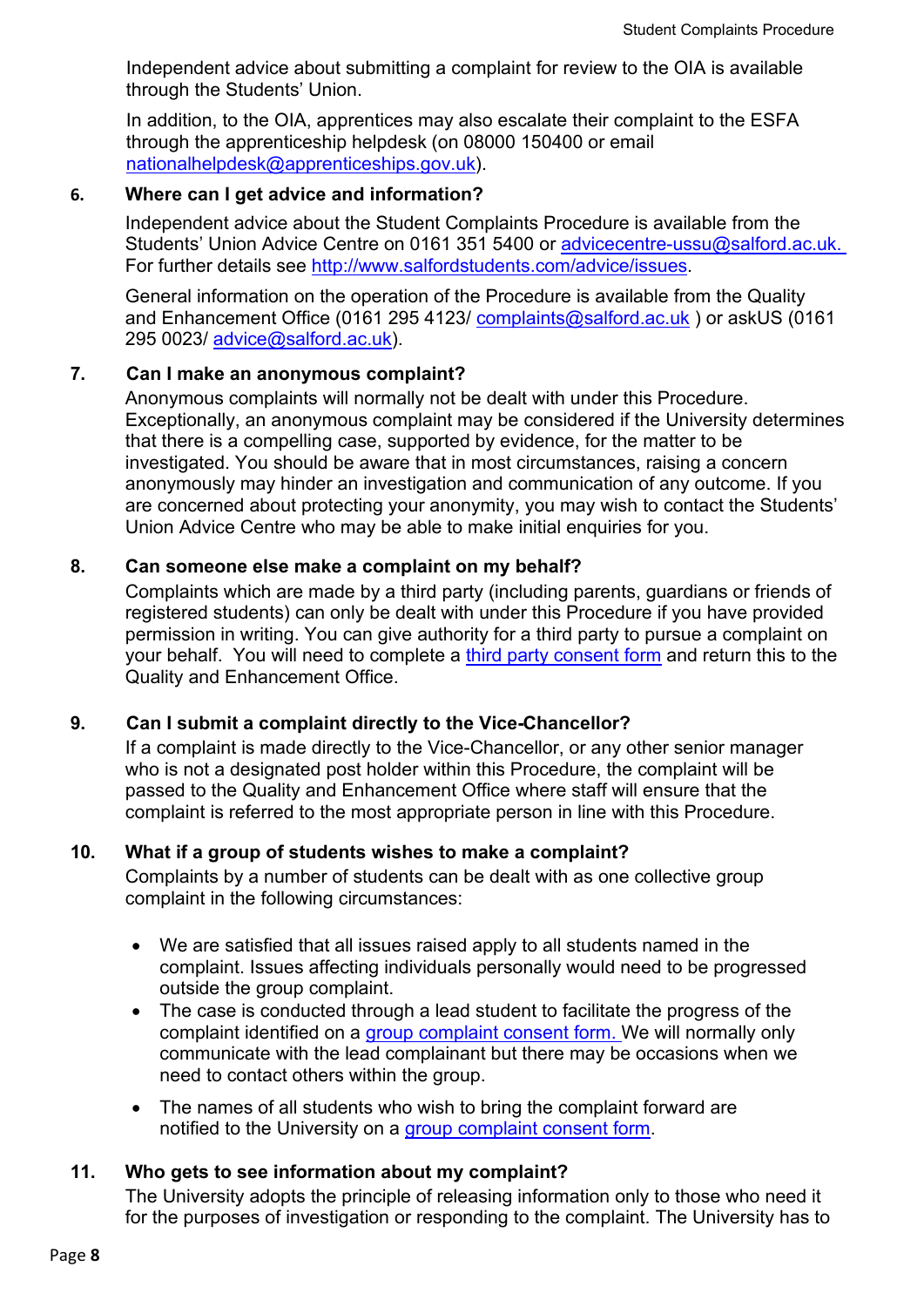balance the respective rights of students and staff. Where a member of staff is named in a complaint, that individual is entitled to know what is being claimed and who is making the complaint. This information is shared with the staff member either through informal communication (typically at stage 1) and/or by providing them with a copy of the complaint (typically at stages 2 and 3). Members of staff named in a complaint have the right to respond through this Procedure. Further information is available [here.](https://salford.ac.uk/governance-and-management/student-facing-policies-and-procedures)

Whilst you will be notified of the outcome of your complaint, if you have made a complaint about a member of staff, it may not be appropriate to share specific details affecting the staff member, particularly where disciplinary action is being taken.

## <span id="page-8-0"></span>**12. What do I need to know about evidence?**

It is important to provide evidence to support the complaint you are raising but be aware that the University will not normally accept the use of covert audio or video recordings (recordings made without the knowledge of another individual) as evidence to support a complaint.

Where evidence related to third parties is submitted in evidence (including GP letters, hospital communications etc) the University reserves the right to seek to confirm the authenticity of the evidence including, but not restricted to, contacting those third parties named.

<span id="page-8-1"></span>**13. What if I am a disabled student and need reasonable adjustments to enable me to engage with this Procedure?**

If you identify individual needs, reasonable adjustments may be made to the Procedure. Please contact the Quality and Enhancement Office via [complaints@salford.ac.uk.](mailto:complaints@salford.ac.uk)

## <span id="page-8-2"></span>**14. I'm concerned that I may be treated unfairly if I submit a complaint, what can I expect?**

The University will ensure you will not be treated less favourably because you raised a complaint through this Procedure.

## <span id="page-8-3"></span>**15. What standards of behaviour does the University expect from students using the Procedure?**

The University expects all students to comply with the standards of behaviour set out in the [Student Code of Conduct](https://salford.ac.uk/governance-and-management/student-facing-policies-and-procedures) at all times. During the complaints process, the University expects all parties to act reasonably and fairly towards each other and treat the process with respect**.** Where students (or supporters) demonstrate behaviour deemed to be aggressive, offensive or abusive during this process, consideration of complaints will be terminated.

# <span id="page-8-4"></span>**16. Do I need to attend meetings associated with this Procedure?**

All parties (students and staff) are encouraged to attend all meetings convened under this Procedure and to engage with any investigations. Attendance by video link or other technology may be considered if 5 working days' notice is provided.

At stage 3, if you (or a member of staff) does not attend a meeting without providing good reason in advance, the Chair may decide that the meeting can proceed. In this instance, the complaint will be considered on the basis of the evidence available at the time of the hearing (both written information and that provided by those attending the meeting).

If, for good reason, any party (student or staff member) is unable to attend a hearing, then either a request may be made to defer the meeting until a later date. A request to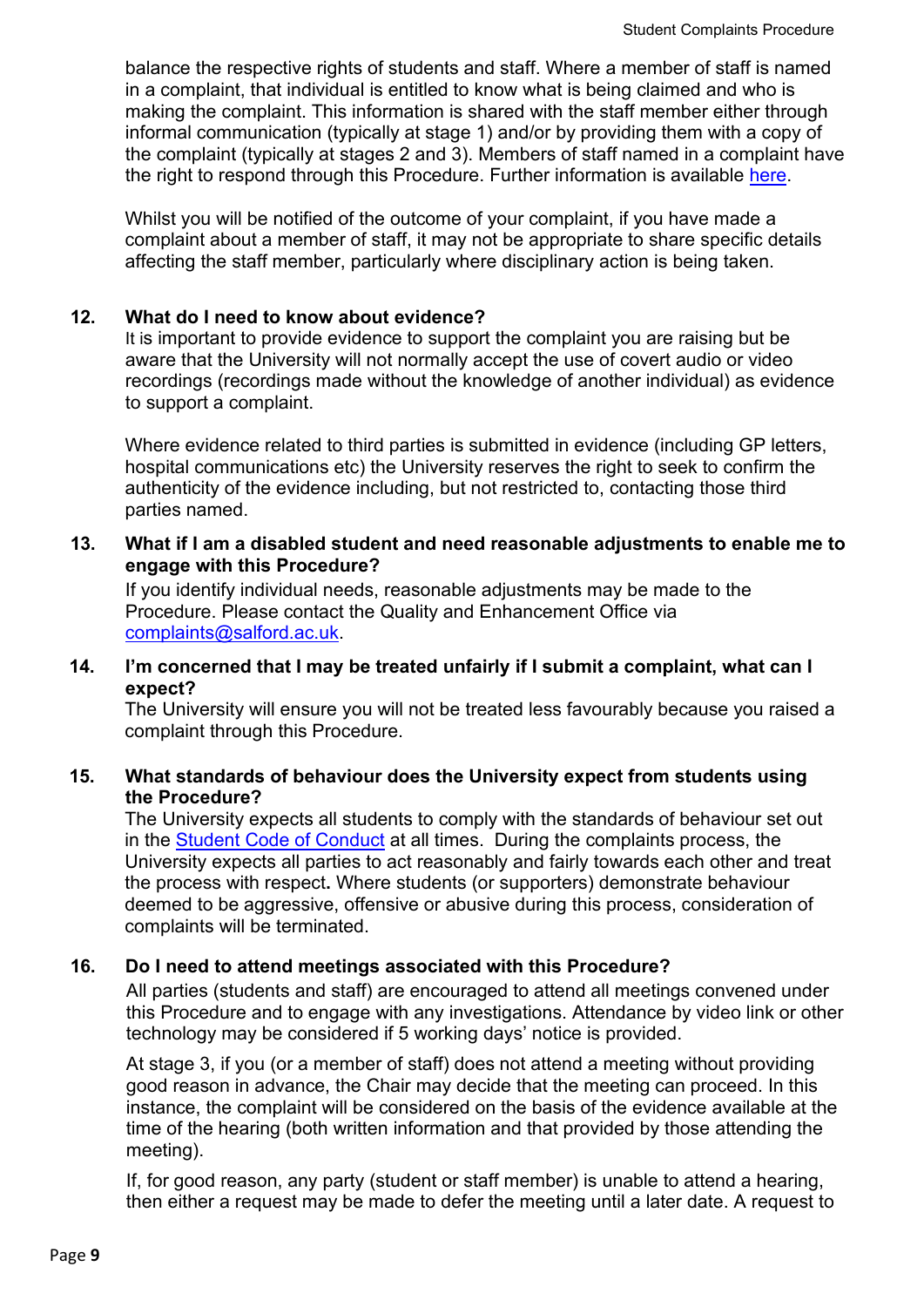defer the meeting may only be made on one occasion.

You are responsible for paying any costs incurred and those of any supporter to attend meetings.

#### <span id="page-9-0"></span>**17. Can someone else attend meetings with me?**

All parties (students or members of staff) can be accompanied to meetings and hearings arranged through this Procedure. Additional information about supporters, representatives and witnesses is available [here.](https://salford.ac.uk/governance-and-management/student-facing-policies-and-procedures) Guidance about legal representation is available [here.](https://salford.ac.uk/governance-and-management/student-facing-policies-and-procedures)

#### <span id="page-9-1"></span>**18. Can I record meetings held through this Procedure?**

The audio recording of meetings held under this Procedure is not permitted, subject to such reasonable adjustment unless agreed by the University where required under the Equality Act 2010.

#### <span id="page-9-2"></span>**19. What if I initiate legal proceedings in relation to a complaint?**

If you bring legal proceedings against the University which may be relevant to their complaint, the University will normally suspend consideration of the complaint until written confirmation of these proceedings are received. If the matters complained about are disposed of in those proceedings, then the University will normally terminate consideration of the complaint.

#### <span id="page-9-3"></span>**20. What if a post holder specified in this Procedure is unable to take action?**

If any post-holder of the University who is specified in this Procedure (the Specified Post-holder) for any reason declines, fails or is unable to take action that is their responsibility under this Procedure, then the Director of Quality, Enhancement and Governance is able approve the appointment of a substitute who will be as close as possible to the specified post holder in terms of their position within the University.

## **21. What burden of proof is used in decision making through this Procedure?**

When a complaint is considered through this Procedure, you are responsible for providing evidence and information to support your complaint. In reaching a decision about a complaint, the University will consider all available evidence and information and reach a decision on the balance of probabilities.

#### <span id="page-9-4"></span>**22. Appendices**

Appendix A: Information for students who are studying off campus or at a collaborative partner institution

- Appendix B Matters which cannot be considered through the Procedure
- Appendix C: Process to follow during a Stage 3 Complaint Panel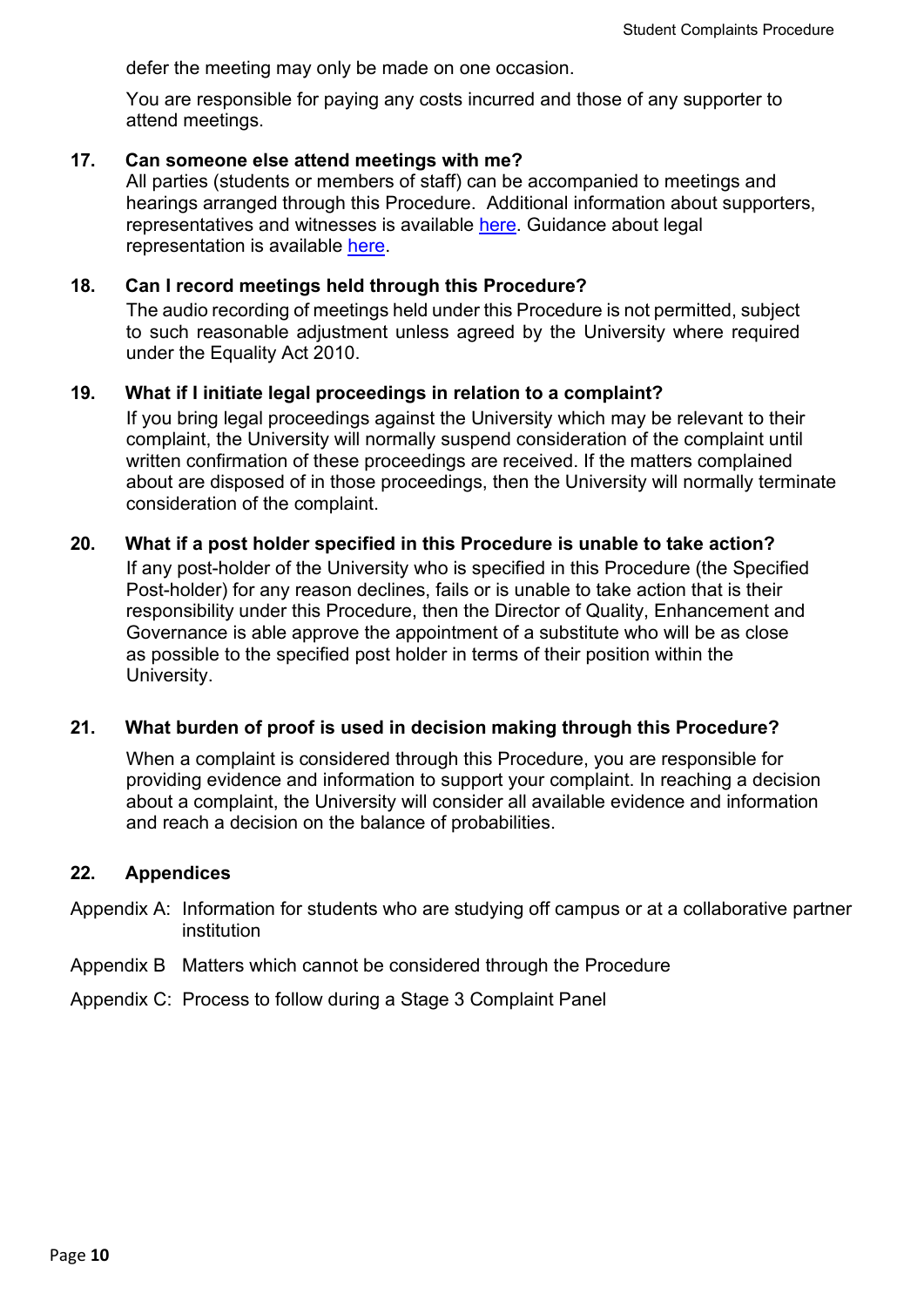## <span id="page-10-0"></span>**APPENDIX A: Information for students studying at a collaborative partner institution**

Complaints about services provided by collaborative partners or other organisations involved in delivery of a student's programme will need to be pursued with the relevant collaborative partner or organisation through the partner/organisation's complaints procedure.

Students studying with organisations where awards are conferred by the University have an ultimate right of appeal to the University in the case of issues which impact on a student's programme of study.

Therefore, if students are dissatisfied with the outcome once they have exhausted all stages of the complaints procedure at the partner organisation, they have a right to appeal to the University for a review of their complaint at Stage 3 of the University's Student Complaints Procedure.

The University of Salford will only accept requests for review if the complaint relates to academic related complaints e.g. programme delivery, teaching, feedback and learning resources. The University can only review matters which have already been considered at an earlier stage through the partner or organisation's complaints procedure.

In the case of joint awards, students are advised to seek clarification on which complaints procedure they should follow from their Programme Handbook.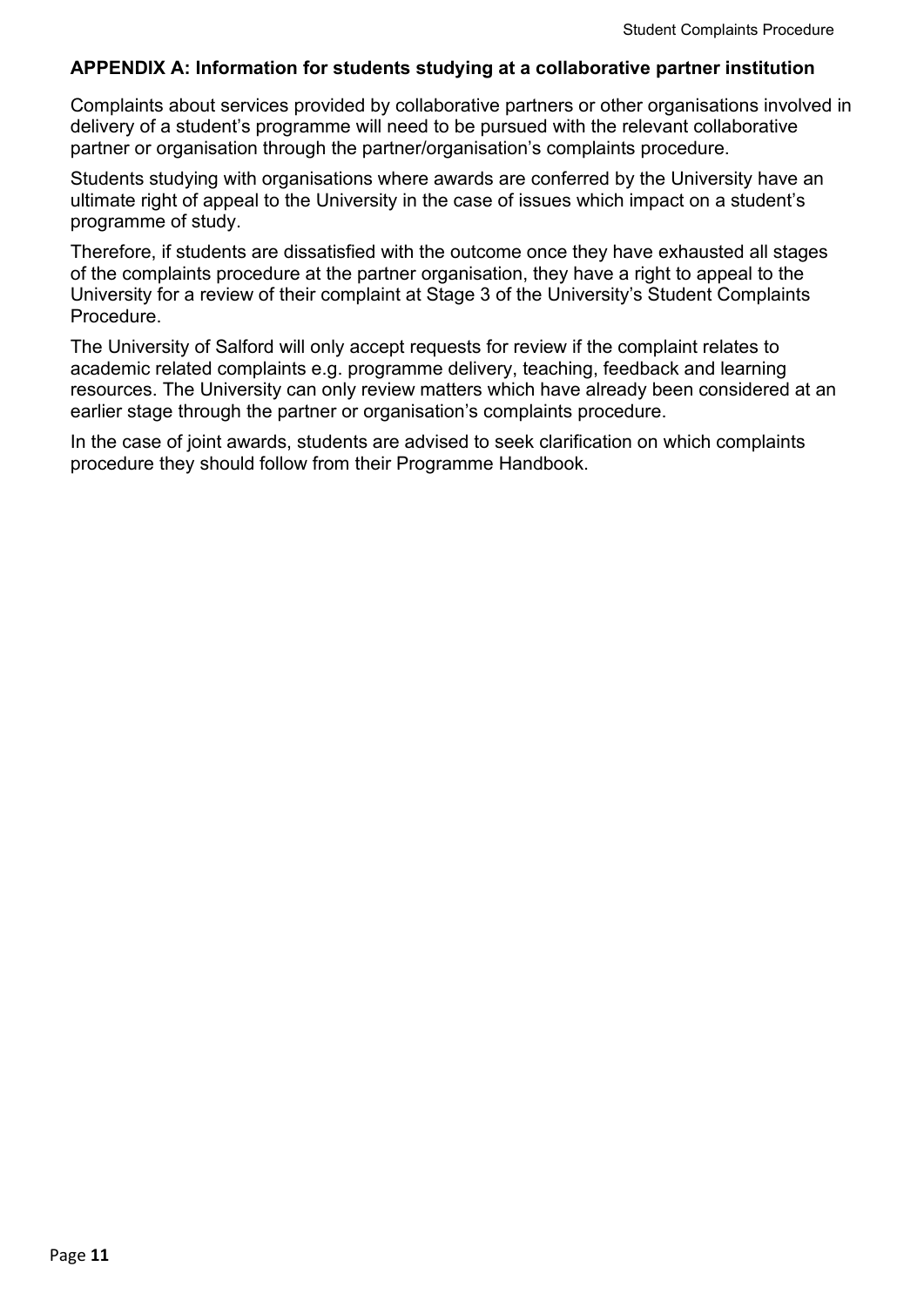## <span id="page-11-0"></span>**APPENDIX B: Matters which cannot be considered through the Student Complaints Procedure** Complaints which

- have already been considered or which are outside the scope of the Procedure;
- are made without providing relevant or appropriate information;
- are malicious, vexatious, frivolous, repetitive or harassing;
- have been disposed of in court or tribunal proceedings;
- are without merit or where outcomes are deemed to be unreasonable;

will not be considered under this Procedure.

In addition, the Procedure cannot be used to consider the following:

- matters relating to assessment performance and academic judgement; appeals against Assessment Board decisions (see [Academic](https://salford.ac.uk/governance-and-management/student-facing-policies-and-procedures) [Appeals](http://www.salford.ac.uk/university/governance/policies-and-procedures/browse-by-theme/2) [Procedure\)](http://www.salford.ac.uk/university/governance/policies-and-procedures/browse-by-theme/2);
- complaints relating to Disclosure and Barring Service (DBS) checks;
- complaints against the University of Salford Students' Union (see [http://www.salfordstudents.com\)](http://www.salfordstudents.com/);
- matters covered by the [Whistleblowing](https://www.salford.ac.uk/sites/default/files/2020-01/Whistle%20Blowing%20Policy.pdf) Policy;
- **[Freedom of Information](https://www.salford.ac.uk/privacy) and Data Protection matters;**
- matters covered by the [Freedom of Speech](http://www.salford.ac.uk/about-us/corporate-information/governance/policies-and-procedures/browse-by-theme/2) Policy;
- complaints relating to the admissions process (see Admissions Complaints [Process\)](https://www.salford.ac.uk/admissions-complaints);
- decisions reached through other processes including the Student Disciplinary Procedure, Fitness [to Practise Procedure, Fitness to Study Procedure](https://salford.ac.uk/governance-and-management/student-facing-policies-and-procedures) and [Student Engagement, Participation and Attendance Policy;](https://salford.ac.uk/governance-and-management/student-facing-policies-and-procedures)
- matters which are the subject of criminal investigation or legal proceedings until such time as those proceedings are concluded;
- complaints about the Student Occupational Health service contact [StudentOH-enquiries@salford.ac.uk;](mailto:StudentOH-enquiries@salford.ac.uk)
- Complaints about accommodation services provided by Campus Living Villages<sup>1</sup>;
- complaints regarding Salford Professional Development services (see [https://www.salford.ac.uk/spd\)](https://www.salford.ac.uk/spd);
- complaints about car parking penalty charge notices<sup>2</sup>.

Complaints relating to matters which are already being considered under other procedures will not normally be dealt with until relevant proceedings under those procedures have been concluded.

<sup>1</sup> Students should submit any complaints using the Complaints Procedure for Campus Living Villages

<span id="page-11-1"></span> $2$  Students should follow the separate Parking Solutions 24 appeals process and subsequent appeal route via POPLA (Parking on Private Land Appeals). POPLA is administered by the Ombudsman Service Limited.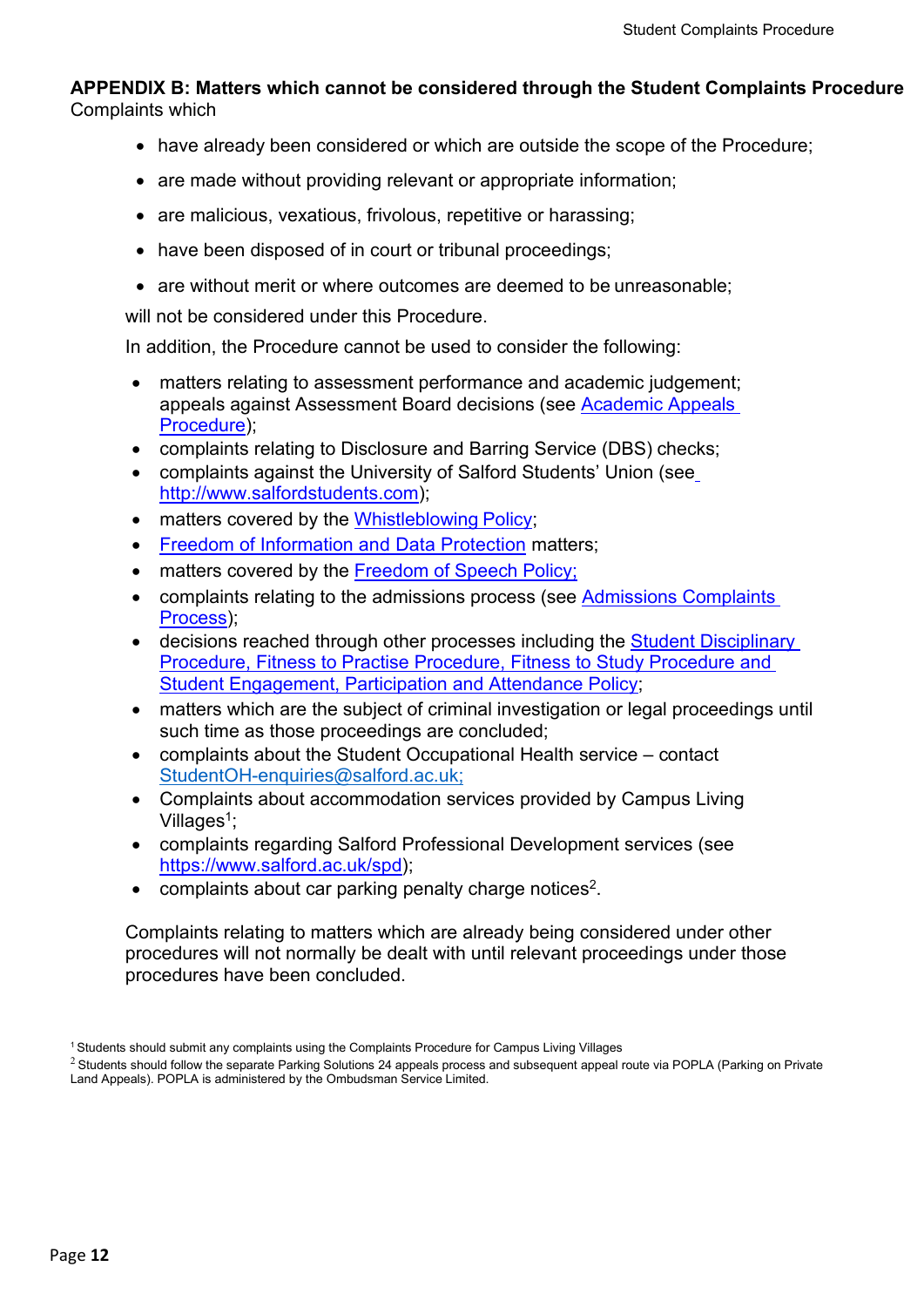## <span id="page-12-0"></span>**APPENDIX C: Stage 3 complaint panel process**

#### **The following process should normally be followed during a stage 3 complaint panel**

- **1.** the Chair will ensure that introductions are made and the role of each person present is clear;
- **2.** the Chair will outline the process which will be followed;
- **3.** the Chair will ask the student to declare any factors such as health issues which may affect engagement with the hearing;
- **4.** the Chair will invite the student to outline the reasons for the stage 3 complaint;
- **5.** panel members may ask questions;
- **6.** the Chair will invite the Dean of School/ Director of Professional Service (or nominee) to respond to any of the issues raised by the student;
- **7.** Panel members may ask questions;
- **8.** the student or Dean of School/ Director of Professional Service (or nominee) may call witnesses to present evidence;
- **9.** the student or Dean of School/ Director of Professional Service (or nominee) shall question their witness(es);
- **10.** any questions for the witness(es) shall be addressed through the Chair;
- **11.** witnesses withdraw once their evidence has been heard and there are no more questions;
- **12.** commentary deemed by the Chair to be irrelevant, frivolous or vexatious will not be heard and will not be recorded;
- **13.** both the student and Dean of School/ Director of Professional Service (or nominee) shall have the right to make final submissions to the Panel. The student will speak first, followed by the Dean of School/Director of Professional Service (or nominee);
- **14.** both parties will be asked to withdraw whilst the Panel reaches a decision.